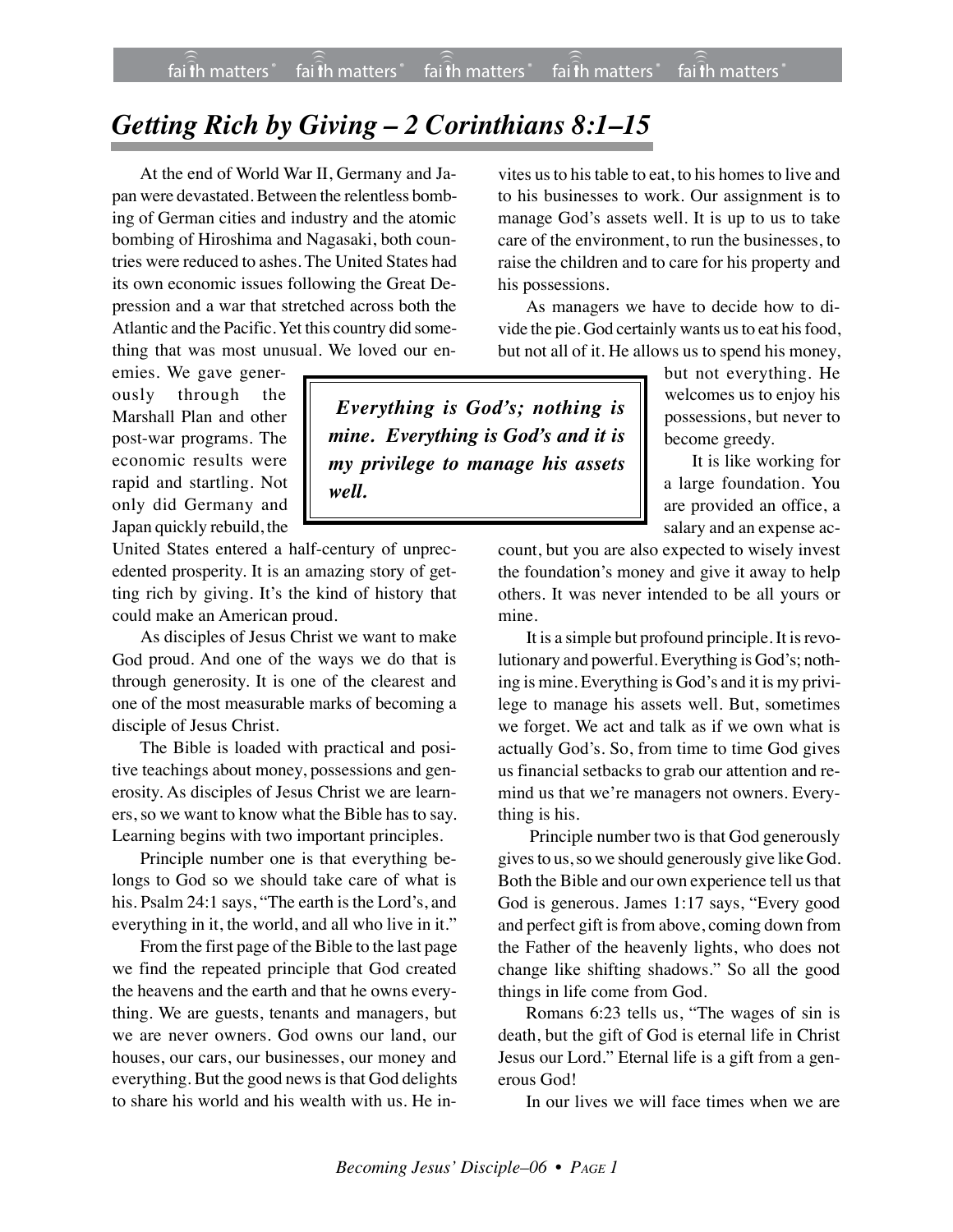not smart enough to figure out what we are supposed to do. God is generous in this, too. James 1:5 says, "If any of you lacks wisdom, he should ask God, who gives generously to all without finding fault, and it will be given to him."

So the principle is simple. God goes first and then we follow and imitate. God gives to us and we give to others. We are to be like God. We are to act like God. Jesus summed it up in a sound byte quote from Matthew 10:8: "Freely you have received, freely give."

It's the same idea that we pray in the Lord's Prayer when we ask God to "forgive our sins as we forgive those who sin against us." As fully committed followers of Jesus Christ we try our best to follow God's lead and do what God does. God is generous with us and we are generous with others.

*USA Today* reported a survey concerning what influenced adult Americans toward charitable giving. Most of the answers were in the single digits: 4% were influenced by radio and television; 3% were influenced by friends and peers; 2% were most influenced to give based upon their family income; 4% of Americans aren't influenced at all – they didn't give anything.

Then there's a jump to a low double digit (14%) who are influenced to give at their place of worship. There is one huge exception to these low percentages. The majority of Americans (61%) are influenced to give by their parents and family. In other words, if our parents were generous, we are probably generous. If our parents were greedy, we are probably greedy.

But wait a minute. As disciples of Jesus Christ our most influential parent is God. We call God our Father and we know he is very generous to others. So, as Christians we are generous givers.

Once a Christian has learned the principles, how do we then practice giving as a fully committed follower of Jesus? While the Bible is full of examples, the highest concentration of teaching about how to give is in 2 Corinthians chapters eight and nine.

Macedonia is the northern part of Greece. It

was a very poor place. It still is. Christians there didn't have much but they generously gave money to help other Christians in Jerusalem who were even poorer than they were. Saint Paul was so pleased and impressed that he wrote about it to the Christians in Corinth. They were affluent. Corinth was a much more prosperous place, and here is what he wrote:

And now brothers, we want you to know about the grace that God has given the Macedonian churches. Out of the most severe trial, their overflowing joy and their extreme poverty welled up in rich generosity. For I testify that they gave as much as they were able, and even beyond their ability. Entirely on their own, they urgently pleaded with us for the privilege of sharing in this service to the saints. And they did not do as we expected, but they gave themselves first to the Lord and then to us in keeping with God's will. So we urged Titus, since he had earlier made a beginning, to bring also to completion this act of grace on your part. But just as you excel in everything – in faith, in speech, in knowledge, in complete earnestness and in your love for us – see that you also excel in this grace of giving.

I am not commanding you, but I want to test the sincerity of your love by comparing it with the earnestness of others. For you know the grace of our Lord Jesus Christ, that though he was rich, yet for your sakes he became poor, so that you through his poverty might become rich.

And here is my advice about what is best for you in this matter: Last year you were the first not only to give but also to have the desire to do so. Now finish the work, so that your eager willingness to do it may be matched by your completion of it, according to your means. For if the willingness is there, the gift is acceptable according to what one has, not according to what he does not have.

Our desire is not that others might be relieved while you are hard pressed, but that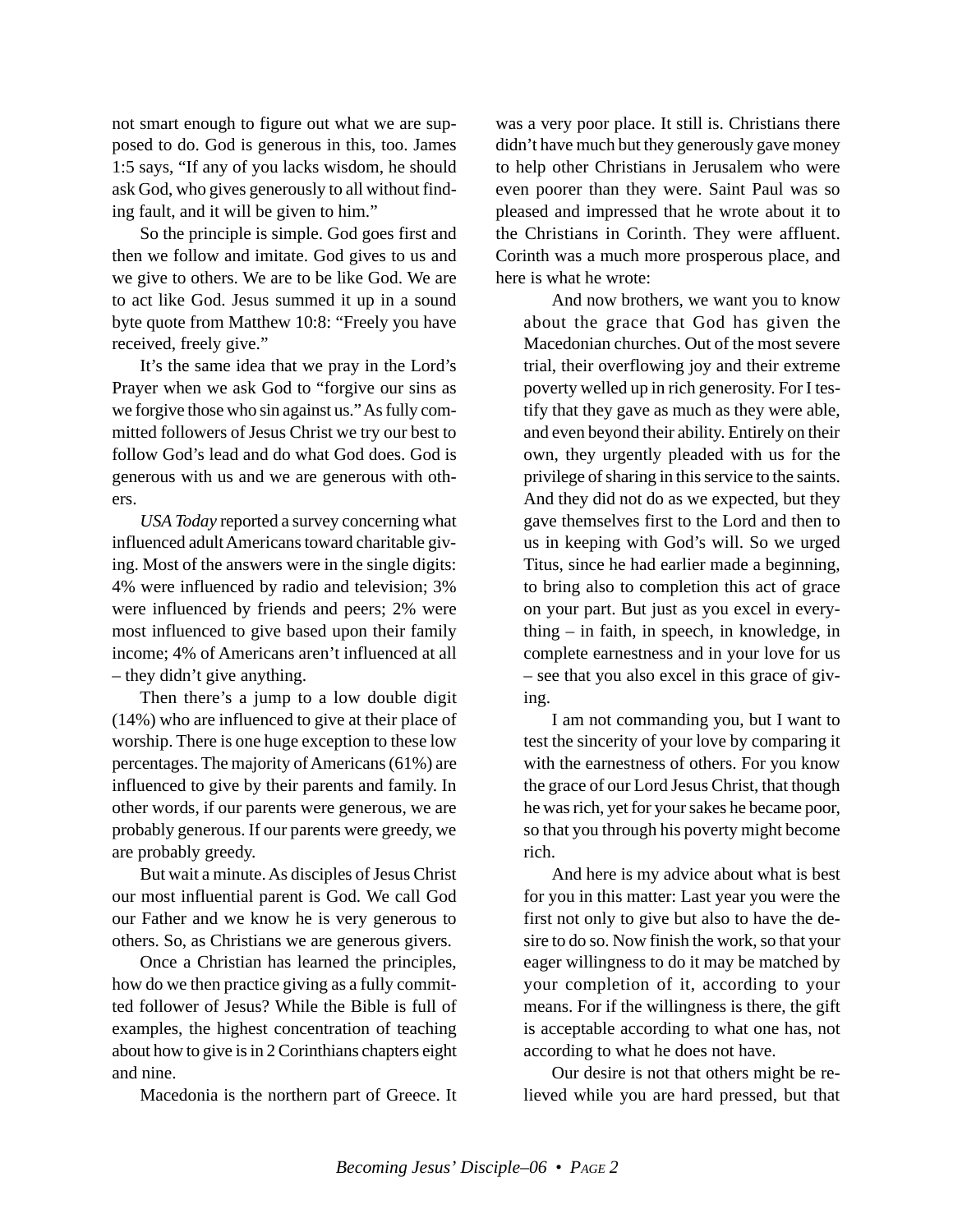there might be equality. At the present time your plenty will supply what they need, so that in turn their plenty will supply what you need. Then there will be equality, as it is written: "He who gathered much did not have too much, and he who gathered little did not have too little."

Let's look at five giving practices from them that will work for us. Practice number one is to start with a personal commitment. 2 Corinthians 8:5 says, "They gave themselves first to the Lord." The place to start is personal commitment to Jesus Christ as the Lord of life. If he isn't Lord we either don't want to give or we give for all the wrong reasons.

A church member once said to me, "Don't ask me for my money, ask me for my heart. If you get my heart you get my money." That's a paraphrase of what Jesus said in Matthew 6:21 when he told us that where our treasures are, there will our hearts be also.

The greatest commandment in the Bible isn't about giving money it's about loving God. Matthew 22:37 says, "Love the Lord your God with all your heart and with all your soul and with all your mind." Loving God is first and most important. When we give ourselves to him everything

else about discipleship flows out of that spiritual commitment. Giving is a result of discipleship. Start with a personal commitment to Jesus Christ as Savior and Lord.

The second practice that is taught here is to give proportionately. Sometimes people will ask me, "How much of my money should I

give away?" The answer is that I really don't know. It all depends. Some people target 10%. Lots of Christians give more than 10% and lots give less than 10%. Some give nothing.

The repeated New Testament principle is that our giving should be in proportion to how much we have. If we have a lot, we should give a lot. If we have a little, we should give a little. There are deeply committed Christians who give less that a dollar a week because they don't have much to give. There are deeply committed Christians who give away a high percentage of their millions of dollars because they have lots to give.

2 Corinthians 8:3 says that the Macedonian Christians "gave as much as they were able, and even beyond their ability." Verse 12 teaches us that "if the willingness is there, the gift is acceptable according to what one has, not according to what he does not have." That certainly makes sense to me – no one can give what they don't have. The person on minimum wage is generous giving a minimum gift. The person with big bucks is generous giving maximum gifts. The biblical teaching for disciples is to give proportionately.

The third practice is to be a team player. The New Testament Christians pooled their gifts. They did this to get more bang for the buck, but they also did this so the rich wouldn't feel proud and the poor wouldn't feel unimportant.

According to 2 Corinthians 8:13, "Our desire is not that others might be relieved while you are hard pressed, but that there might be equality." For 2,000 years Christians have given together as disciples of Jesus Christ. The poor people don't have

*The person on minimum wage is generous giving a minimum gift. The person with big bucks is generous giving maximum gifts. The biblical teaching for disciples is to give proportionately.*

to worry that their gift doesn't amount to much and the rich don't have to worry that they are contributing so much that everything depends on them. We are all Christians. Everything we have belongs to God. Everything we manage came

from him. We all chip in our proportionate share. No one is proud. No one is embarrassed. We're a team. We belong together. We pray together. We give together. Be a team player.

Practice number four is to have fun. God loves to give. God has fun giving. God gets satisfaction from generosity. God wants the same for us.